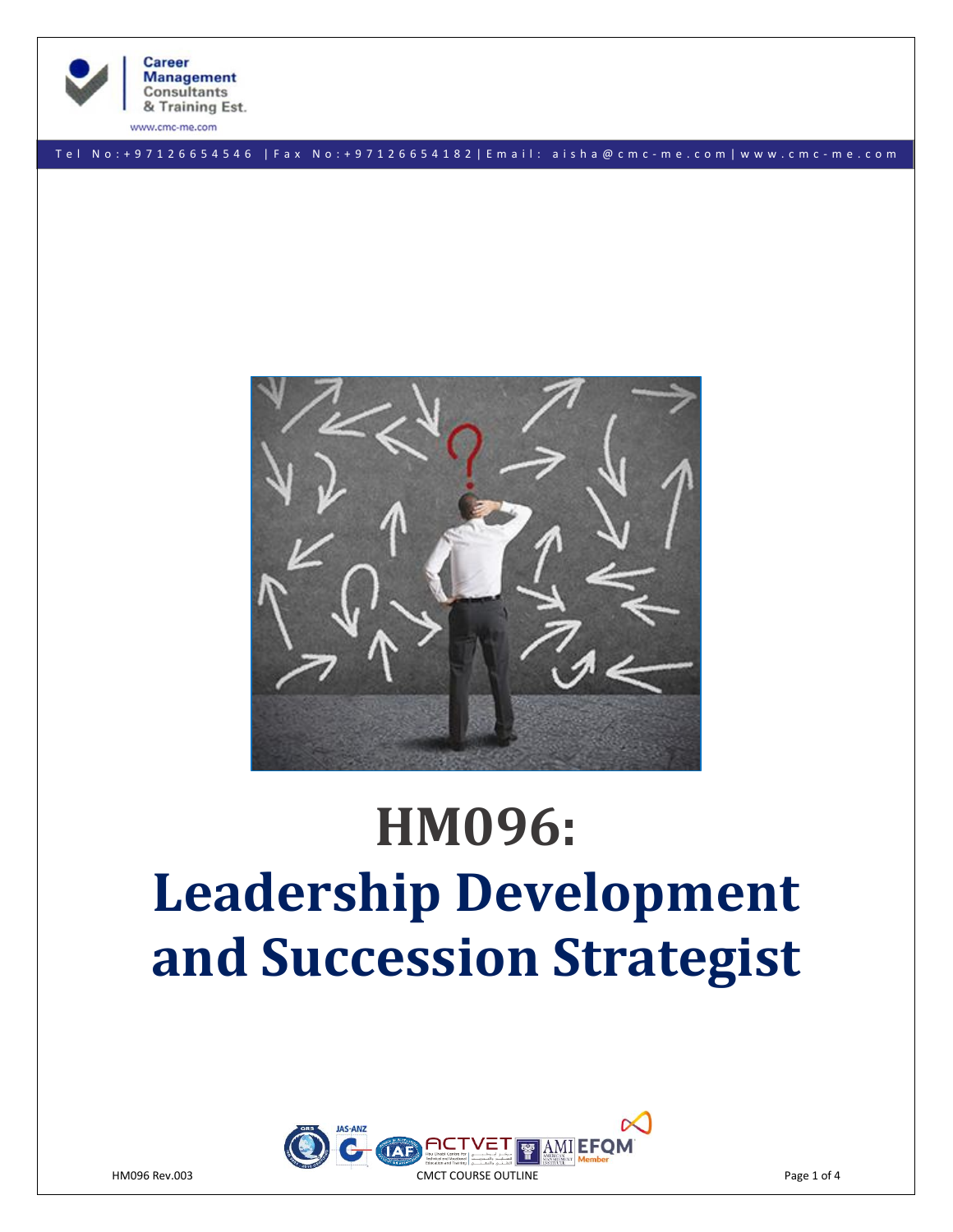

#### T e l N o : + 9 7 1 2 6 6 5 4 5 4 6 | F a x N o : + 9 7 1 2 6 6 5 4 1 8 2 | E m a i l : a i s h a @ c m c - m e . c o m | w w w . c m c - m e . c o m

## Training Description:

Succession Planning is the process through which organisations identify and develop potential future leaders, senior managers or business critical positions. Approaches differ: some companies seek to identify potential by assessing young graduates to identify future leadership potential. Others recognise that people grow and develop according to their abilities and the opportunities which arise. This intensive training course addresses best practice approaches to succession planning and the challenges organisations face: from identifying future potential, to planning processes, talent pools and relationships between HR and senior management. Join us to learn how to address this critical process

#### This training course will highpoint:

- $\triangleright$  Understand the importance of succession planning
- $\triangleright$  The link between business and people plans
- $\triangleright$  How to develop and manage a talent pool
- $\triangleright$  Retaining key staff and nurturing talent
- $\triangleright$  Evaluating the effectiveness of your succession processes

# Training Objectives:

#### By the end of the training, participants will be able to:

- $\checkmark$  Understand how the HR cycle contributes to achieving business objectives
- ✓ Carry out current and future needs assessments
- $\checkmark$  Manage and develop a talent pool
- $\checkmark$  Understand the importance of managing performance and providing feedback
- $\checkmark$  Identify the most effective leadership development approaches

# Training Designed for:

This course is intended for Senior managers responsible for executive succession plans, Middle managers identifying leadership potential amongst their staff, HR professionals developing succession plans, HR professionals in learning & development roles and Younger professionals with leadership aspirations.

# Training Program:

#### *DAY ONE:*

- ❖ Pre-Test
- ❖ What is Succession Planning?
	- Elements of business strategy
	- Our people are our most important asset
	- The employment context
	- The HR cycles
	- Recruitment and Retention
	- Who is Responsible for succession planning?

#### *DAY TWO:*

#### ❖ People Plans and Business Plans

- Identifying Critical Roles & Responsibilities
- Current and future needs

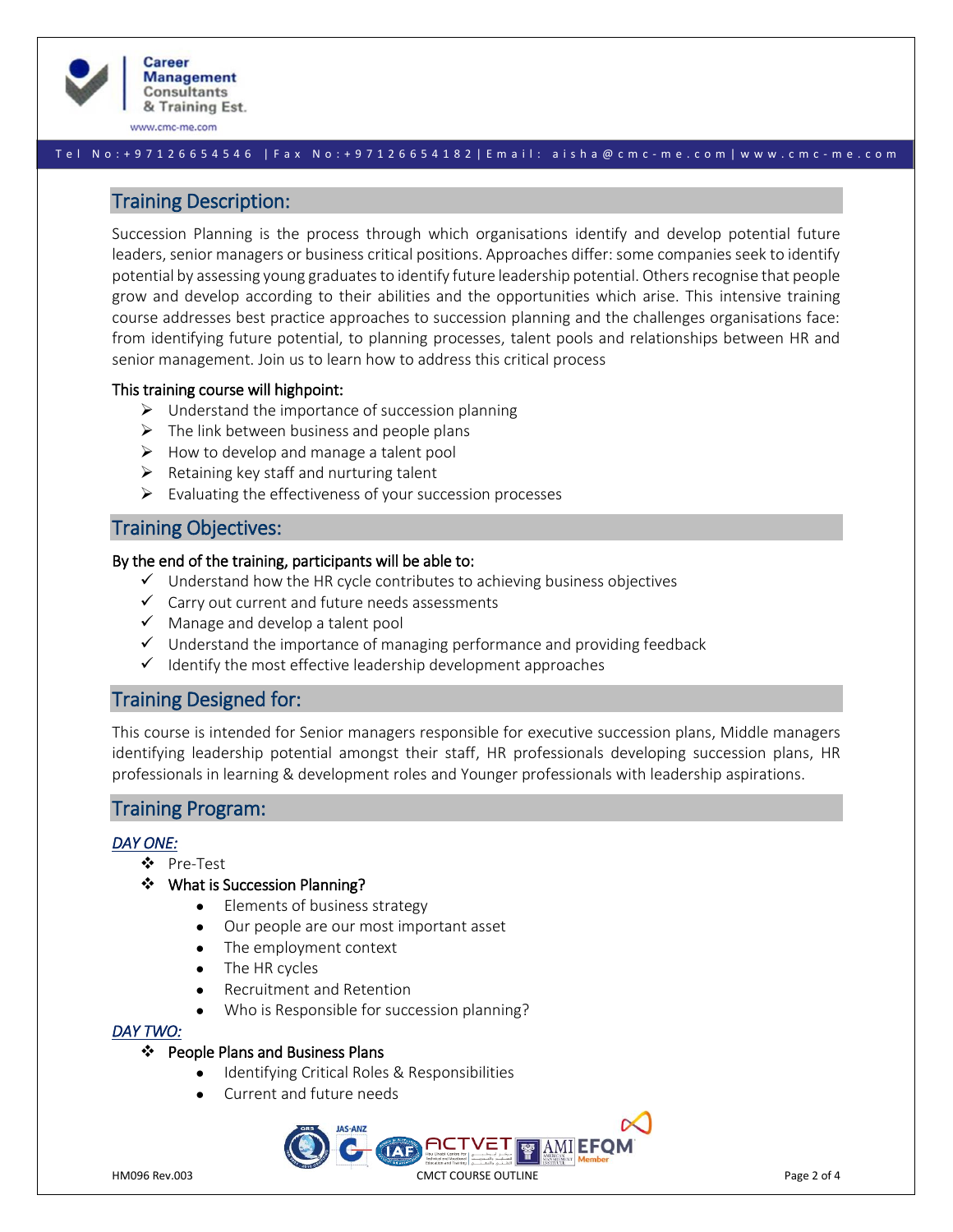

#### T e l N o : + 9 7 1 2 6 6 5 4 5 4 6 | F a x N o : + 9 7 1 2 6 6 5 4 1 8 2 | E m a i l : a i s h a @ c m c - m e . c o m | w w w . c m c - m e . c o m

- Creating a talent pool
- Conducting Talent Reviews
- Assessing Skills, Knowledge & Attitudes
- Developing Motivation and Engagement

#### *DAY THREE:*

#### ❖ Talent Management

- The 'Ideal Leader'
- Defining leadership potential
- Conducting Talent Reviews
- Developing talented personnel
- Retaining talent
- Success of talent programmes

#### *DAY FOUR:*

#### ❖ The Process of Nurturing Talent

- Effective performance management
- The importance of feedback in nurturing talent
- Tailoring development to individual needs
- Coaching and Mentoring
- Is the organisation's talent development approach working?
- Measuring ROI

#### *DAY FIVE:*

#### ❖ Challenges of Succession Planning

- Unplanned succession challenges
- Realistic people planning
- Setting and managing career expectations
- Creating an 'engaged' workforce
- Impact of organisational structures on people development opportunities
- Course Review and Personal Planning
- ❖ Course Conclusion
- ❖ Final Examination and EVALUATION

## Training Requirement:

"Hand's on practical sessions, equipment and software will be applied during the course if required and as per the client's request."

This training course is available upon request in English or Arabic. Content, location and duration can be adapted to your specific wishes. It is therefore possible to focus on specific modules of the training course as per client's learning needs and objectives. Further, it should be forwarded to us a month prior to the course dates.

# Training Certificate(s):

Internationally recognized certificate(s) will be issued to each participant who completed the course.